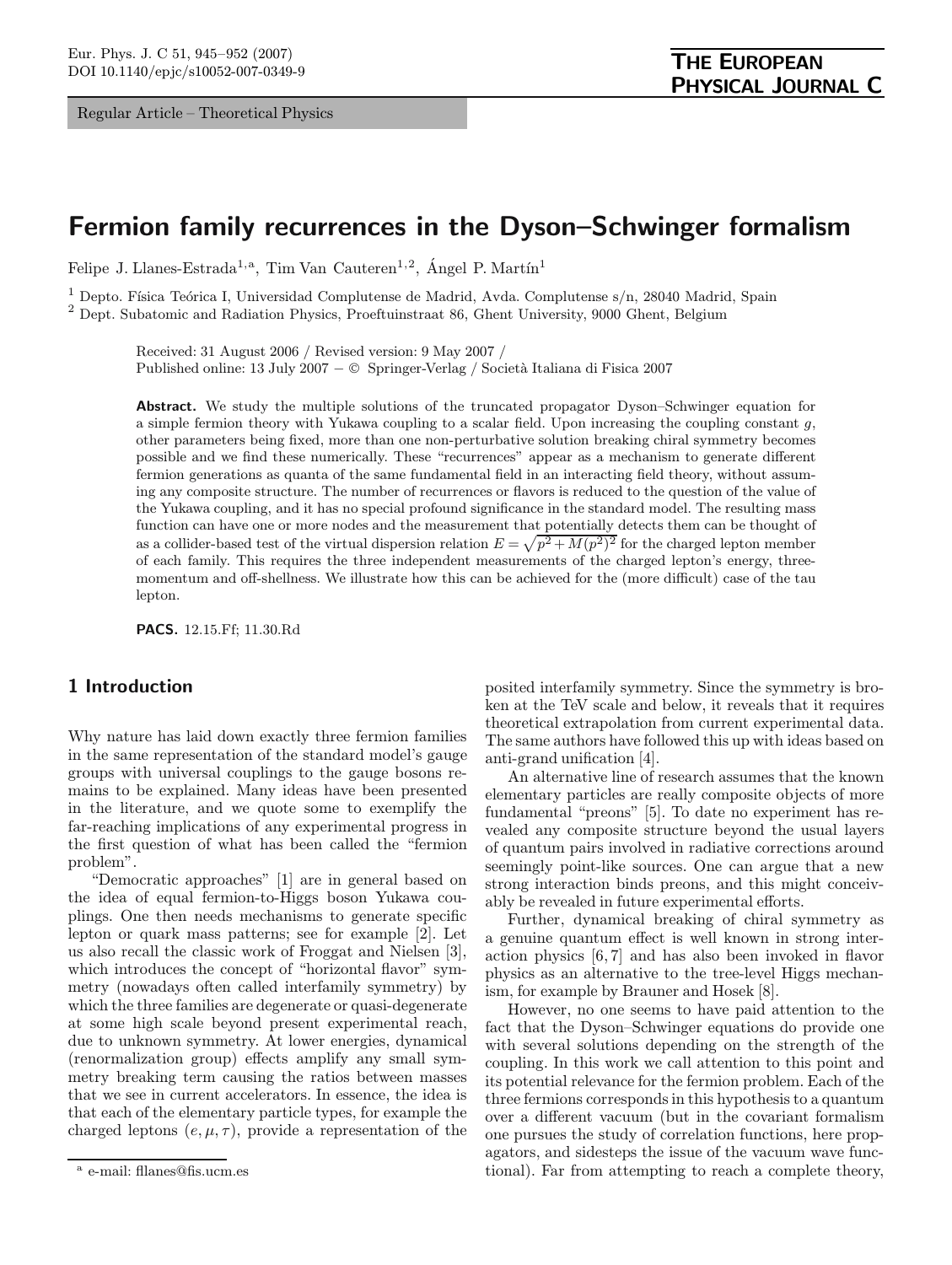we will show the general features of the mechanism within a simple model of a fermion field coupled to a scalar boson through Yukawa coupling.

From this prospective, different flavored fermions, one corresponding to each family, are quanta of the same field, so the Lagrangian can be more economically written. Each fermion is an elementary one-particle excitation on top of a vacuum that is a local minimum of the Hamiltonian. The excitations over the ground state vacuum provide the lightest fermion family. Finally, at fixed coupling  $q$ , the Dyson– Schwinger equation has a finite number of solutions, so a finite number of families arise. The question of why there are three families becomes only a question of the value of  $g$ , the interaction coupling, and may have no special significance.

The equivalent of the propagator Dyson–Schwinger equation in a non-covariant framework is the well studied mass gap equation of potential models of QCD. The equation has been numerically solved for the harmonic oscillator potential [9, 10], the linear potential [11], and the linear plus Coulomb potential [12, 13]. Bicudo, Ribeiro and Nefediev have systematically studied the excited solutions of this equation [15]. Our results seem compatible with this prior work.

# 2 Dyson–Schwinger equation and its numerical solution

We examine a simple Yukawa theory for one fermion field coupled to a real scalar field with Lagrangian density in Euclidean space

$$
\mathcal{L} = \bar{\Psi}(\mathbf{i} \not p - m_{\Psi})\Psi + g\bar{\Psi}\Psi\phi + \frac{1}{2}\phi\left(\partial_{\mu}\partial^{\mu} - m_{\phi}^{2}\right)\phi. \tag{1}
$$

The Dyson–Schwinger equation for the fermion propagator in this theory is represented in Fig. 1 in the rainbow approximation (neglecting the vertex dressing).

To examine the generic features of dynamical chiral symmetry breaking we can further ignore the running of the wavefunction renormalization and set  $Z(p^2) = 1$ , a constant. This leaves one scalar equation for the fermion mass function, which reads

$$
M(p^2) = m_{\Psi} Z_2 + \int_0^{\infty} \mathrm{d}q F(q, p) \frac{M(q^2)}{q^2 + M^2(q^2)} \,. \tag{2}
$$

In the chiral limit,  $m_{\Psi} \rightarrow 0$ , this equation becomes homogeneous and accepts a chiral symmetry preserving solution  $M = 0$  that continuously deforms into a soft-running mass form when  $m_{\Psi}$  is not zero. But for strong enough kernels F it also admits other solutions, which break chiral symmetry.



Fig. 1. Dyson–Schwinger equation for the fermion propagator in Yukawa theory, in the rainbow approximation

The kernel in this simple Yukawa theory is

$$
F(q,p) = \frac{g^2 q^3}{4\pi^3} \int_{-1}^{1} \sqrt{1 - y^2} \, dy \frac{1}{(q - p)^2 + m_\phi^2},\qquad(3)
$$

with  $\gamma$  the cosine of the polar angle in Euclidean fourdimensional space from  $p$  to  $q$ .

To obtain excited solutions for  $M$  as a function of  $p^2$ we apply an iterative linear method with different initial guesses with or without nodes for  $M(p^2)$ . This method proceeds by examining linear deviations of the exact solution

$$
M(p^2) = M_0(p^2) + \varepsilon(p^2) , \qquad (4)
$$

which yield

$$
\varepsilon(p^2) - \int_0^\infty \mathrm{d}q F(q, p) \varepsilon(q^2) \left( \frac{q^2 - M^2(q^2)}{(q^2 + M^2(q^2))^2} \right)
$$
  
=  $m_\Psi Z_2 - M_0(p^2) + \int_0^\infty \mathrm{d}q F(q, p) \frac{M_0(q^2)}{q^2 + M_0^2(q^2)}$ . (5)

This can in turn be discretized (simply discretizing  $p$ ) and cast as a linear system:

$$
A_{ij}\varepsilon_j = (RHS)_i ,\qquad \qquad (6)
$$

and this can be solved with standard numerical linear algebra tools. The kernels require only the calculation of twodimensional integrals that are also standard fare in modern computers.

By naive dimensional analysis one sees that the integral needs UV regularization. We accomplish this by a simple cut-off method. Then the parameters should be chosen to run with the cut-off  $g(\Lambda)$  and  $m_{\psi}(\Lambda)$  to ensure that the mass functions turn largely independent of Λ. In our results we display the dependence of the solution with g at fixed  $\Lambda$ . The boson mass  $m_{\phi}$  is chosen to be 1 and sets the unit of the theory.

#### 3 Numerical results and discussion

In this section we present the chiral symmetry breaking conventional and new excited state solutions. By running our computer program incrementing  $g$  we meet critical  $g$ values  $g_0, g_1, \ldots, g_n$  above which there are exactly  $n+1$  solutions, the last with  $n$  nodes, that we find numerically. For example, the first solution appears for a critical value of  $q_0 \approx 6.8$  (of course this number runs with the cut-off).

We show in Fig. 2 the three solutions obtained with  $g =$ 14 and  $\Lambda = 200$ .

Next in Fig. 3 we plot the nodeless solution at fixed cutoff incrementing g sequentially to show the dependence of the mass function on the coupling.

Only the nodeless solution has been widely used in the past literature for its applications in hadron physics. The others are sometimes rejected [16, 17] on the basis of a "wrong" UV asymptotic behavior, arguing that they do not match with conventional mass running in perturbation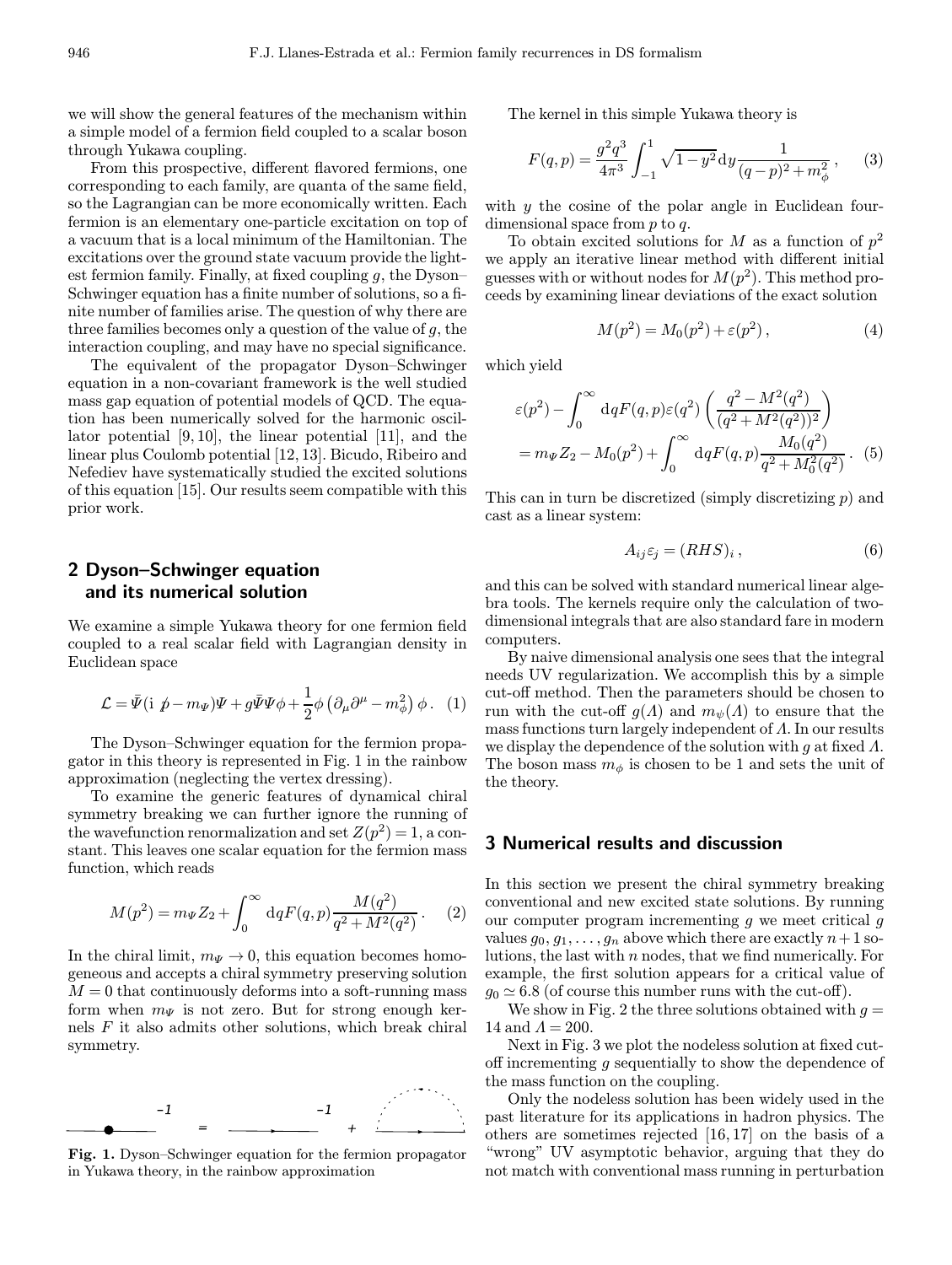

Fig. 2. We plot together the three solutions to the Dyson– Schwinger equation for a fermion–scalar Yukawa coupling  $g = 14$ , cutoff  $\Lambda = 200$ , and the scale set by the scalar mass being fixed to  $m_{\phi} = 1$ . Note the equation for M in the chiral limit (zero current fermion mass) cannot distinguish M from  $-M$  so the global sign of any one solution in this graph is irrelevant and for display purposes only. In particular all  $M(0)$  can be taken as positive



Fig. 3. Nodeless solution for increasing values of the coupling constant ( $m_{\phi} = 1$  and  $\Lambda = 200$  are held fixed). Note how  $M(0)$ grows steadily with  $g$  (the sign of  $M$  is irrelevant)

theory, and artificially imposing a boundary condition that discards all but one solution.

We point out here that this mismatch poses no problem. One should interpret these solutions as the one-particle excitations above different extrema of the Hamiltonian or vacuum replicae. Therefore they cannot all be matched to the same perturbation theory around one particular vacuum.

If one insists on viewing them from the one vacuum that connects smoothly to perturbation theory, then they



Fig. 4. Three solutions to the gap equation in Yukawa theory obtained with  $m_{\phi} = 100$ ,  $\Lambda = 10^4$ ,  $m_{\psi} = 5 \times 10^{-4}$ ,  $g = 50$ , confirming that the nodeless solution is higher in mass, and that a sizeable hierarchy of masses is possible. To represent them in a log–log plot,  $M_1$  and  $M_2$  being negative in part of their domain, the solutions have been shifted by a constant amount to positive values

have to be written down as complicated collective states in terms of the one-particle solutions over this vacuum.

In the particular case of the Yukawa theory, the angular integral in (3) can be performed analytically [14], but we prefer keeping a two-dimensional integral thinking of future work with more complicated model Lagrangians.

In agreement with the findings of [15], we see that the higher excited vacua in this covariant Euclidean formulation present zeroes in the mass function. A version of the Sturm–Liouville theorem must be at work (this is not surprising since the Hamiltonian is hermitian).

Also note that the values of  $M(0)$  generated in this covariant Yukawa theory show quite some hierarchy. In Fig. 2 one can see that they are well-spaced. Therefore this fieldtheory mechanism might conceivably be at work in the fermion flavor problem. However,  $M(0)$  seems to be larger for the nodeless solution than for the excited ones (this puzzling property also appears in the equal-time approach of [15], and the extent of its model dependence needs to be further investigated). To confirm this point, we choose a different set of parameters and implementation of the computer code. With  $m_{\phi} = 100$ , a cut-off  $\Lambda = 10^4$  implemented as a Gaussian fall-off of the integration measure (as opposed to terminating the grid), and  $g = 50$ , with a small bare fermion mass  $m_{\psi} = 5 \times 10^{-4}$ , one obtains the three solutions depicted in Fig. 4. This graph confirms that the nodeless solution is higher in mass, and that it is possible to generate sizeable mass hierarchies between the solutions. We use this run to also illustrate the dependence of  $M_2$ on the cut-off, displayed in Fig. 5. As can be seen, the excited solution does not decrease monotonically as  $q \to 0$ ; it rather seems to become a singular solution at the critical coupling. This technicality is however probably irrelevant for physical applications.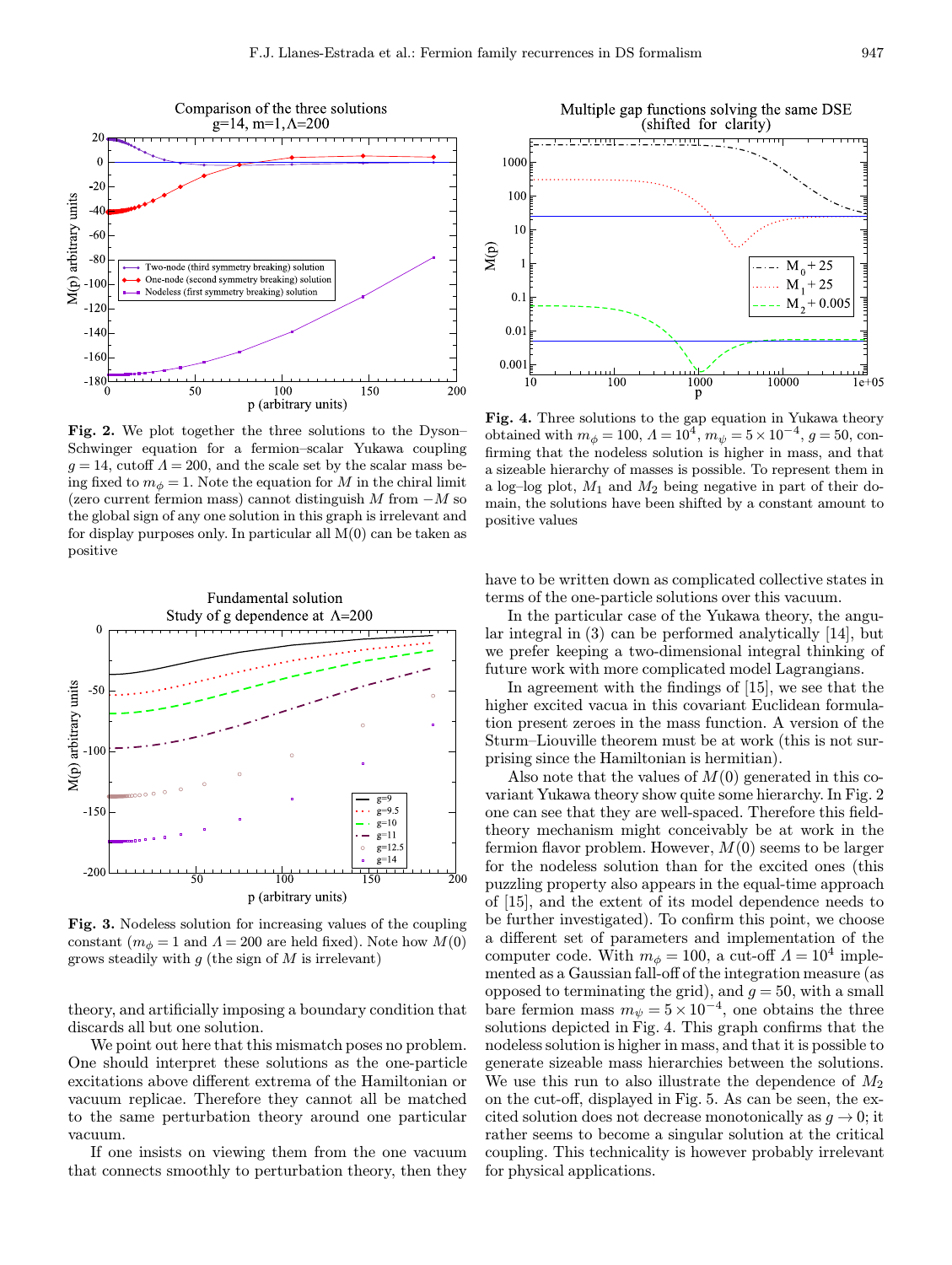

Fig. 5. Dependence of  $M_2$  with the coupling constant at fixed  $m_{\phi} = 100, \ A = 10^{4}, \ m_{\psi} = 5 \times 10^{-4}$ . Upon comparing with Fig. 3 we see that the qualitative behavior when the solution approaches the critical coupling and is about to cease existing, here  $g = 43$ , is quite different for the ground state and excited solutions

In hadron physics, the strength of the interaction being fixed by extensive phenomenology, there would be no freedom to vary  $q$ . In the physically relevant cases studied in [15], excited solutions exist at physical values of the coupling. In [18] Ribeiro and Nefediev have further extended their original results to include bound states (mesons) constructed with the replicated quasiparticles. In particular there are Goldstone bosons over the replicated vacuum, that are of course not massless pions but would appear as excited pion states (separated from the ground state pion by the mass gap between the two vacua). Whether any conventional mesons accept a more convenient description as replicated mesons instead of excited mesons over the standard vacuum remains an open question.

Working in Euclidean space as we do provides fastly convergent integrals. This technicality may be avoided by employing a Lehmann representation [19] that allows for a direct solution in Minkowski space with similar results.

## 4 Experimental signature

In a free field theory, a field quantum of mass  $m$  satisfies the equation

$$
E = \sqrt{\mathbf{p}^2 + m^2},\tag{7}
$$

which causes a pole in the free propagator,

$$
S = \frac{\mathrm{i}}{p^2 - m^2} \,. \tag{8}
$$

In an interacting field theory this pole will be shifted due to renormalization from its bare to its physical position. The dependence on the renormalization scale can

Dispersion relation for a fermion with running mass Arbitrary units



Fig. 6. The virtual particle dispersion relation at fixed cutoff scale for the nodeless  $M(p^2)$  solution. Note that the interacting theory falls below the usual Yukawa dispersion relation because the mass function drops with  $p$ . This is not very different from standard perturbative running with  $p$  except that the effect is much larger in the case of dynamical chiral symmetry breaking

be traded by a dependence on the particle Euclidean four-momentum, so that

$$
S = \frac{iZ(p^2)}{p^2 - M(p^2)^2}
$$
 (9)

yielding the transcendental equation for the pole position

$$
E = \sqrt{\mathbf{p}^2 + M(E^2 - \mathbf{p}^2)^2}.
$$
 (10)

Another way of visualizing the function  $M(p^2)$  of the interacting theory is to trade  $p^2$  by the space-like part  $p<sup>2</sup>$  as argument of M, generating therefore a non-trivial dispersion relation for virtual particles, and the zeroes of the mass function M appear as points where  $E = |\mathbf{p}|$  that would otherwise only be reached asymptotically at large p (see Fig. 7). Tests for a non-trivial (real particle) dispersion relation have been proposed, and some have been carried out in the search for violations of Lorentz invariance [20]. However, these are very indirect and usually are performed at low energy, so an accelerator-based test of the (virtual particle) dispersion relation by separately measuring  $E$ ,  $\bf{p}$  and the off-shellness is preferable. In our case, real particles still provide representations of the Poincaré group and have constant, physical mass. However, virtual particles off their mass shell will display the running mass function, and this can be captured by analyzing the amplitudes of physical processes in perturbation theory.

The corresponding dispersion relations are plotted in Figs. 6 and 7.

Lacking a real theory there are two possibilities we cannot discern at present. Either all three families of fermions arise as solutions spontaneously breaking chiral symmetry, in which case two of them should already have a zero in their mass function, or the first generation reflects the trivial solution only slightly modifying the bare mass, and the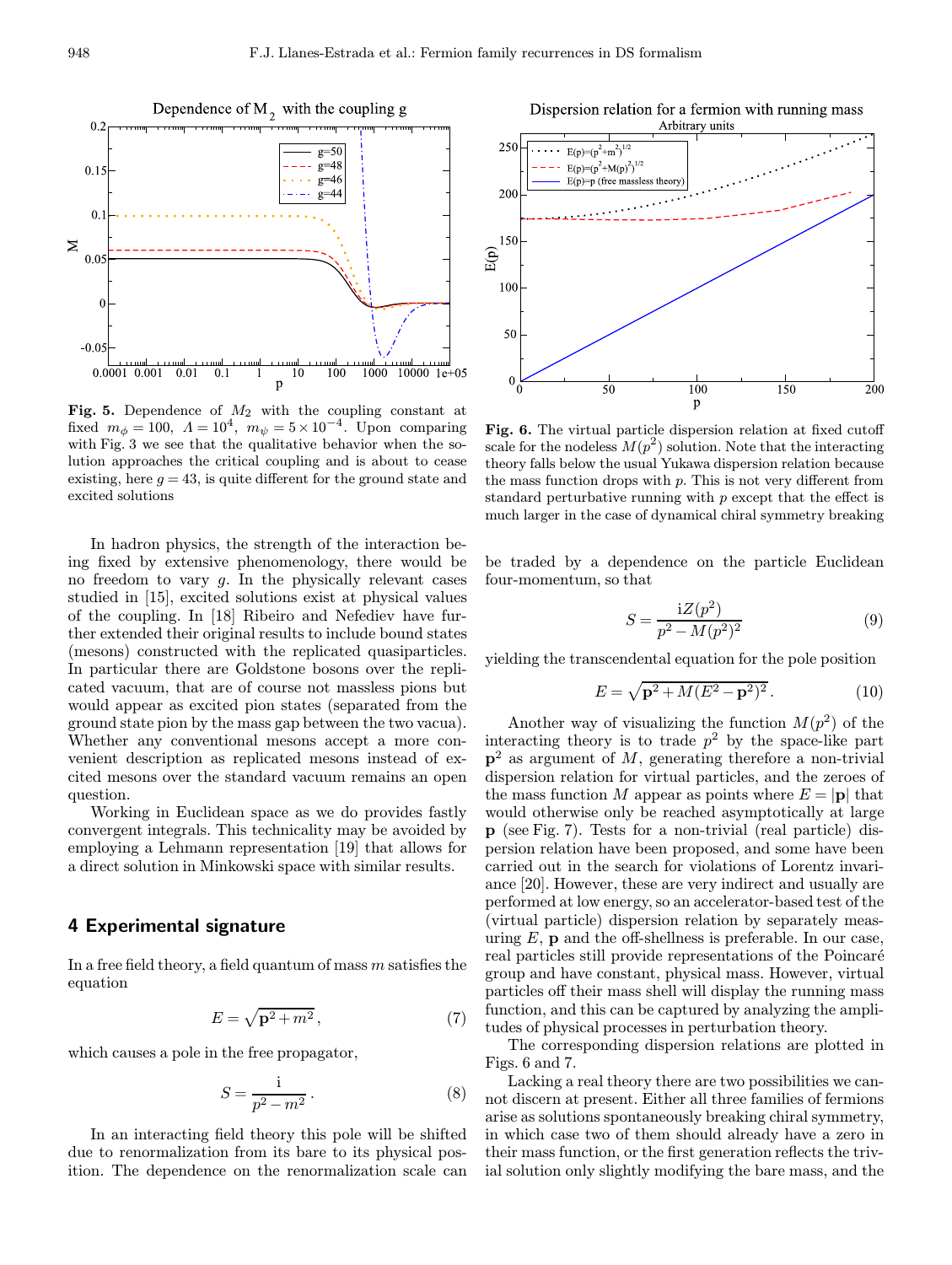Dispersion relation for a fermion with running mass



Fig. 7. The virtual dispersion relation at fixed renormalization scale for the solution with two nodes (we find similar result for one node). As the running mass actually has a zero, the dispersive curve touches the massless limit that would otherwise be reached only asymptotically

second and third generation solutions with dynamically broken chiral symmetry, in which case only one of them would present a node. In either case a zero is present in the mass function of one of the fermions.

An interesting experiment is therefore a measurement of **p**, E and the off-shellness  $\Delta^2 = p^2 - M^2(p^2)$  of a  $\tau$ , at various momenta  $\bf{p}$ . The  $B$  factories have accumulated large  $\tau$  samples [21], which are under analysis and can be employed for this purpose.

The process one may investigate is depicted in Fig. 10 in the appendix below. An electron–positron pair collides and annihilates into a  $\tau^{-*}\tau^{+}$ -pair, where the  $\tau^{-*}$  is off its mass shell. Its four-momentum can be inferred from the centerof-momentum energy of the incoming  $e^-e^+$ -pair and by reconstructing the energy and momentum of the on-shell  $\tau^+$  from its decay products, as we treat in detail shortly. Finally, one needs the off-shellness, but this can be obtained from the number of counts with given  $E$ ,  $|{\bf p}|$ . This is obvious since the cross section for a specific process, where the off-shell  $\tau^-$  decays into for example  $l^- \bar{\nu}_l \nu_\tau$ , depends on the off-shellness  $\Delta^2$  of the  $\tau^-$  (see also the appendix).

Let us now give details for the possible analysis.

- 1. In the center of mass frame of an  $e^-e^+$  collision one can identify two back-to-back hadron jets, tagging the flavor by demanding that one of them kinematically reconstructs an on-shell  $\tau$ . This is rendered difficult by the undetected neutrino, which we assume to be the only unreconstructed track on the left side of the event.
- 2. Complete reconstruction of the energy and momentum on the left side of the event (see Fig. 8) is possible with a vertex detector (giving the direction of motion of the on-shell  $\tau$ ). The total energy is taken from collider calibration and matched to the energy of the visible tracks. Balancing energy provides the energy of the missing neutrino, and automatically the momentum of the left



Fig. 8. In center of mass frame production where  $\mathbf{p}_{\tau} + \mathbf{p}_{\bar{\tau}} = \mathbf{0}$ one can fully reconstruct the decay of both  $\tau$  leptons if only the neutrinos escape undetected. The analysis steps are described in the text

side, which can be tested against the hypothesis of a physical  $\tau$  being produced.

- 3. Next, one examines the right side of the reaction, where the secondary and primary vertex seem to coincide (as appropriate for a virtual, off-shell  $\tau$  decaying rapidly). The total three-momentum is known a priori. One balances momentum to obtain the momentum taken by the undetected  $\nu_{\tau}$ , and one obtains the total energy. Now, it is not necessarily true that  $E^2 - \mathbf{p}^2 = m_\tau^2$ .
- 4. The number of counts with given  $E$ ,  $\bf{p}$  on the right side is normalized to a cross section in terms of the offshellness  $\sigma(\Delta^2)$  and used to obtain M from the value of the intermediate propagator in perturbation theory.

An alternative possibility is to carry out the measurement on the expected  $O(20-30)$   $\tau$  events at the OPERA experiment [22] in Gran Sasso National Laboratory. Given the momentum of the neutrinos from the CNGS beam one can attempt full kinematical reconstruction of  $(E, \mathbf{p})$ . However, here the difficulty resides in the off-shellness, since a small value will be forced for the identification of the  $\tau$ .

The experimental test for the muon and the electron is even simpler, for example, through Compton and reverse Compton scattering, where the fermion is off-shell in the intermediate state. For quarks one needs to take into account that they always appear in bound states, and therefore the mass function is always under an integral sign, and reconstruction from the experimental data is difficult. However, a particularly simple case is

$$
e^-e^+\to \gamma^*\to s\bar s\,,
$$

where the strangeness is completely tagged by counting all hyperons in both jets.

In principle, the same analysis as carried out here could also be undertaken for Majorana particles, but this is out of the scope of this preliminary work.

## 5 Conclusions

We have called attention to an interesting feature of field theory, namely the possibility of having several solutions of the one-particle Dyson–Schwinger equations for a broad class of theories. The excited solutions appear upon increasing the coupling constant sufficiently, breaking chiral symmetry.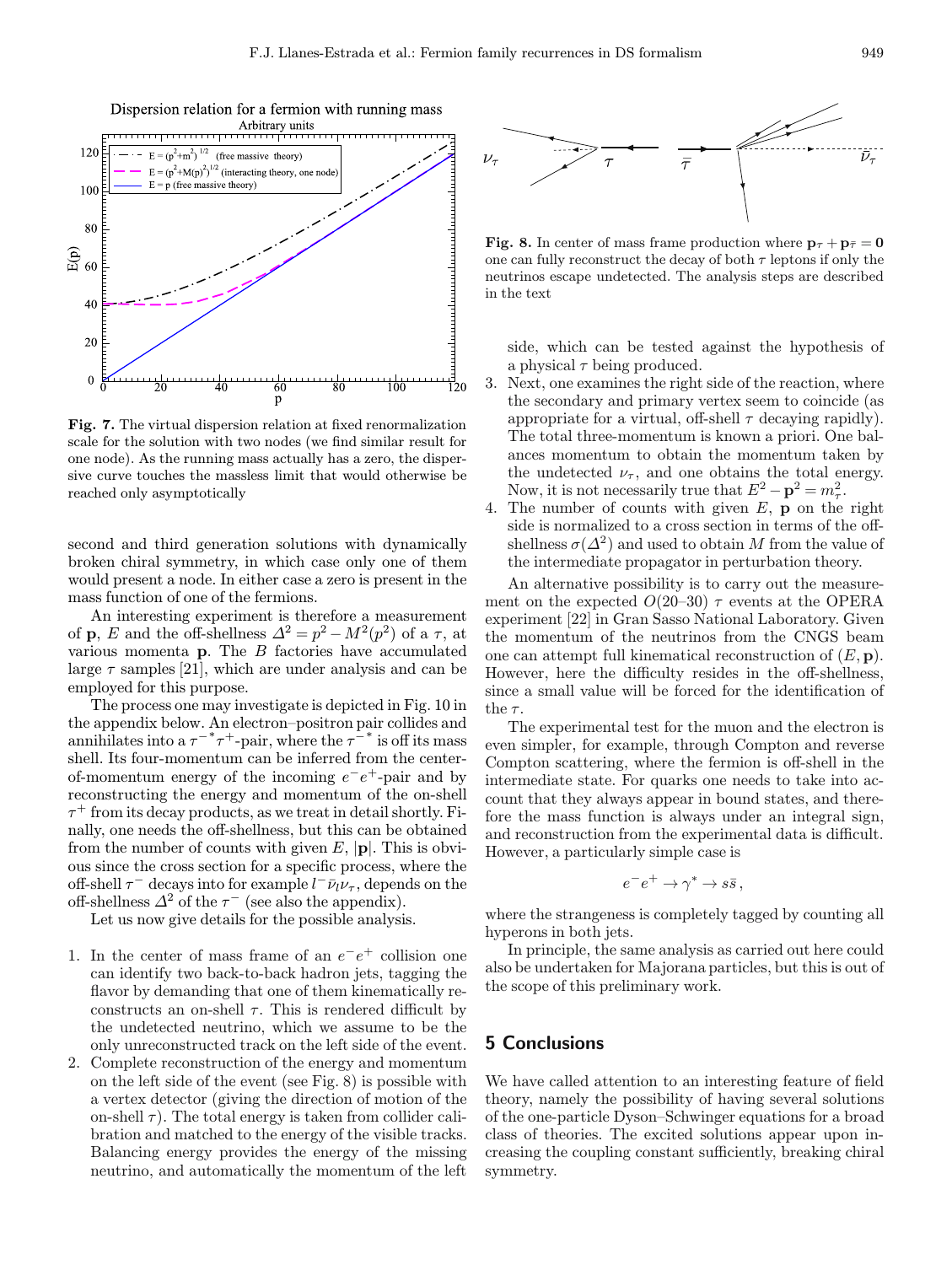The spectrum of states on top of each of the vacua is called "replica" or "recurrence" and provides a mechanism that might be interesting for the theory of flavor. The number of recurrences arises from no special symmetry, since non-linear equations can perfectly have a finite number of solutions (again depending on the value of the coupling; this can be chosen to be three).

These solutions have been shown in the past in a Hamiltonian framework [15], and we have minimally extended the results of these authors to show that the covariant formulation allows for similar phenomena. The excited solutions have mass functions that present zeroes and this is reflected in the virtual dispersion relation (a feature of an interacting field theory that should not be confused with breaking of Lorentz invariance).

Whether these solutions will be relevant to the fermion family problem can be tested at  $B$  factories employing their large  $\tau$  samples directly produced.

At this point it is a meaningless exercise to attempt to obtain the fermion masses in this scheme. Three data points  $M_i(0)$  should be used to fit three parameters, the current fermion mass (that we have here set to zero), the boson mass, and g at a given cut-off, so the current predictive power is null. However, we find this field-theory mechanism still to be worth of attention given the ease with which fermion coupling universality can be incorporated by having three recurrences of the same field.

Testing the off-shell dispersion relation should allow one to immediately discard the scenario, so we believe we have presented a valid physical hypothesis. Of course, the success of radiative corrections in the standard model makes one wish for a measurement at the highest possible energy, maybe at a future linear collider.

Acknowledgements. This work has been performed in the framework of the research projects FPA 2004-02602, 2005- 02327, PR27/05-13955-BSCH (Spain) and is part of the Masters thesis of Mr. Páramo Martín presented to the faculty of U. Complutense). TVC is a postdoctoral fellow for the Fund for Scientific Research - Flanders and acknowledges the support of the "Programa de Investigadores Extranjeros en la UCM - Grupo Santander".

# Appendix :  $\tau$ -pair production in  $e^+e^$ collisions

#### A.1 On-shell cross section

We look at the  $e^+e^- \rightarrow \tau^+\tau^-$  process depicted in Fig. 9, where all ingoing and outgoing particles are on their mass shell. Using the conventions of [23], the amplitude for the depicted process is

$$
-i\mathcal{M} = \overline{u}_{\eta}^{\tau^-}(p^-) \left(-ie\gamma^\nu\right) v_{\eta^+}^{\tau^+}(p^+) \left(\frac{-ig_{\mu\nu}}{Q^2}\right)
$$

$$
\times \overline{v}_{\xi^+}^{e^+}(k^+) \left(ie\gamma^\mu\right) u_{\xi^-}^{e^-}(k^-). \tag{A.1}
$$



Fig. 9. On-shell  $\tau$ -pair production in  $e^+e^-$  collisions. The particles' momenta and spins are indicated, as well as the conventions for the photon propagator and the vertices

For the unpolarized cross section, one needs the squared amplitude averaged over initial and summed over final spins:

$$
\overline{\sum} |\mathcal{M}|^2 = \frac{1}{4} \frac{e^4}{s^2} \sum_{\text{all spins}} \overline{u}_{\eta^-}^{\tau^-}(p^-) \gamma_{\mu_{\eta^- \eta^+}} v_{\eta^+}^{\tau^+}(p^+) \times \overline{v}_{\xi^+}^{e^+}(k^+) \gamma^{\mu}{}_{\xi^+ \xi^-} u_{\xi^-}^{e^-}(k^-) \overline{u}_{\xi^-}^{e^-}(k^-) \gamma^{\nu}{}_{\xi^{\prime -} \xi^{\prime +}} v^{e^+}{}_{\xi^{\prime +}}(k^+) \times \overline{v}_{\eta^{\prime +}}^{\tau^+}(p^+) \gamma_{\nu_{\eta^{\prime +}} \eta^{\prime -}} u_{\eta^{\prime -}}^{\tau^-}(p^-),
$$
\n(A.2)

where the spinor indices are explicitly shown. For  $e^+e^$ annihilation, one has  $Q^2 = s$ . One can now rearrange the factors in (A.2). Making use of the relations

$$
u_{\xi}^{l}(p)\overline{u}_{\xi'}^{l}(p) = (p+m_{l})_{\xi\xi'}, \qquad (A.3a)
$$

$$
v_{\xi}^{l}(p)\overline{v}_{\xi'}^{l}(p) = (p - m_{l})_{\xi\xi'}, \qquad (A.3b)
$$

one can write (A.2) as a product of traces:

$$
\sum |\mathcal{M}|^2 = \frac{1}{4} \frac{e^4}{s^2} \text{Tr} \left[ \left( k^- + m_e \right) \gamma^\nu \left( k^+ - m_e \right) \gamma^\mu \right] \times \text{Tr} \left[ \left( p^- + m_\tau \right) \gamma_\mu \left( p^+ - m_\tau \right) \gamma_\nu \right]. \tag{A.4}
$$

Neglecting the electron mass, this results in

$$
\sum |\mathcal{M}|^2 = \frac{8e^4}{s^2} (k^- \cdot p^- k^+ \cdot p^+ + k^- \cdot p^+ k^+ \cdot p^- + m_\tau^2 k^- \cdot k^+).
$$
 (A.5)

This can be written in terms of the Mandelstam variables,

$$
s = (k^- - k^+)^2 = (p^+ - p^-)^2 = Q^2, \qquad \text{(A.6a)}
$$

$$
t = (k^- - p^-)^2 = (p^+ - k^+)^2, \tag{A.6b}
$$

$$
u = (k^- - p^+)^2 = (p^- - k^+)^2, \tag{A.6c}
$$

as follows:

$$
\sum |\mathcal{M}|^2 = \frac{2e^4}{s^2} \left( t^2 + u^2 + 4m_\tau^2 s - 2m_\tau^4 \right) , \quad \text{(A.7)}
$$

where at high energies the mass terms become negligible. In the center-of-momentum (CoM) frame, the amplitude is

$$
\sum |\mathcal{M}|^2 = \frac{e^4}{s^2} \left[ s^2 \left( 1 + \cos^2(\theta_\tau) \right) + 4m_\tau^2 s \left( 1 - \cos^2(\theta_\tau) \right) \right], \quad (A.8)
$$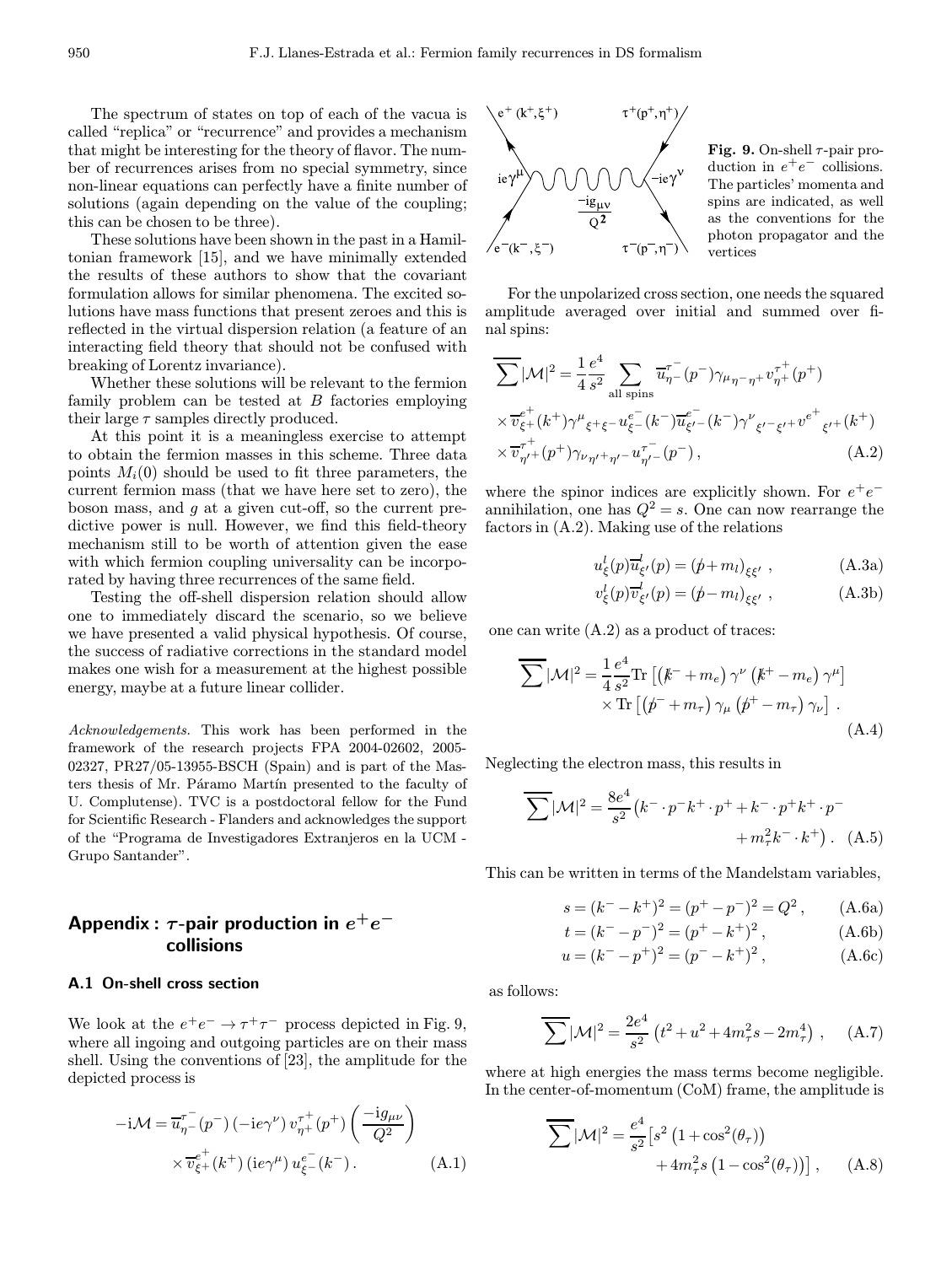with  $\theta_{\tau}$  the CoM angle between incoming electron  $e^{-}$  and outgoing  $\tau^-$ .

The differential cross section in the CoM frame is then given by

$$
\frac{d\sigma}{d\Omega}\Big|_{\text{CoM}} = \frac{\alpha^2}{4s^2} \sqrt{1 - \frac{4m_\tau^2}{s}} \times \left[s\left(1 + \cos^2(\theta_\tau)\right) + 4m_\tau^2 \sin^2(\theta_\tau)\right] ,\tag{A.9}
$$

with  $\alpha = e^2/4\pi$ . The total cross section is

$$
\sigma_{\text{tot.}}^{\text{CoM}} = \frac{4\pi\alpha^2}{3s} \sqrt{1 - \frac{4m_\tau^2}{s}} \left( 1 + \frac{2m_\tau^2}{s} \right). \tag{A.10}
$$

#### A.2 Half off-shell cross section

In this part of the appendix, we look at the  $e^-e^+ \to \tau^- \tau^+$ process, where one of the  $\tau$ -particles is off its mass shell and decays into a lighter lepton  $l$  (electron or muon). We discuss the case for an off-shell  $\tau^-$ . The case for an off-shell  $\tau^+$ is clearly completely analogous. The process is displayed in Fig. 10.

The off-shellness of one of the  $\tau$  changes the kinematics. The total energy in the reaction is unevenly divided:  $E_{\tau^+} \neq E_{\tau^-} \neq W_{\text{CoM}}/2$ , where  $W_{\text{CoM}} = \sqrt{s}$  is the total energy in the CoM frame. The amplitude for the process depicted in Fig. 10 is

$$
-i\mathcal{M} = \overline{u}_{\zeta_l}^{l^-}(p_l) \left( -i\frac{g_W}{\sqrt{2}} \gamma^\sigma \frac{1}{2} (1 - \gamma^5) \right) v^{\bar{\nu}_l}(p_{\bar{\nu}_l})
$$
  

$$
\times (-i) \frac{\left( g_{\kappa\sigma} - \frac{q_\kappa^W q_W^W}{M_W^2} \right)}{\left( q^{W^2} - M_W^2 \right)} \overline{u}^{\nu_\tau}(p_{\nu_\tau})
$$
  

$$
\times \left( -i\frac{g_W}{\sqrt{2}} \gamma^\sigma \frac{1}{2} (1 - \gamma^5) \right)
$$
  

$$
\times \frac{i}{(\phi^- - M_{\tau^-})} (-ie\gamma^\nu) v_{\eta^+}^{\tau^+}(p^+) \left( \frac{-ig_{\mu\nu}}{q^2} \right)
$$
  

$$
\times \overline{v}_{\xi^+}^{\epsilon^+}(k^+) (ie\gamma^\mu) u_{\xi^-}^{\epsilon^-}(k^-).
$$
 (A.11)

The propagator of the off-shell  $\tau^-$  will give rise to a dependence of the amplitude on the *off-shellness*  $\Delta^2 = E_{\tau^-}^2 - \mathbf{p}_{\tau}^2 - M_{\tau^-}^2.$ 

In the limit of infinite mass of the W-boson and vanishing electron mass, the unpolarized squared amplitude for the process depicted in Fig.  $10 \text{ is}^1$ 

$$
\overline{\sum} |\mathcal{M}|^2 = \frac{2^{12} \pi^4 \alpha_{\text{QED}}^2 \alpha_{\text{weak}}^2}{M_W^4 \Delta^4 q^4} p_{\nu_\tau} \cdot p_l
$$
\n
$$
\times \left[ p_{\bar{\nu}_l} \cdot p^-(m_\tau M_{\tau^-} k^+ \cdot k^- + k^+ \cdot p^+ k^- \cdot p^- + k^+ \cdot p^- k^- \cdot p^+) \right]
$$
\n
$$
-\frac{\Delta^2}{2} (k^+ \cdot p_{\bar{\nu}_l} k^- \cdot p^+ + k^+ \cdot p^+ k^- \cdot p_{\bar{\nu}_l}) \Big].
$$
\n(A.12)



Fig. 10. Half off-shell  $\tau$ -pair production in  $e^+e^-$  collisions. The particles' momenta and spins are indicated, as well as the conventions for the boson propagators and the vertices

The (differential) cross section for this process is proportional to the above squared amplitude, integrated over the three-momenta of the outgoing  $\tau$ -neutrino and lepton– antineutrino. This is a standard computation that can be incorporated in the computer code if needed; yet it is clear that the resulting cross section will depend on the offshellness  $\Delta^2$  and the virtual  $\tau$  mass-energy dispersion relation. In particular, at large off-shellness, the cross section behaves as  $1/\Delta^2$  and the constant multiplying this parametric behavior can be fit to the data.

#### References

- 1. H. Fritzsch, Nucl. Phys. Proc. Suppl. 40, 121 (1995) [arXiv:hep-ph/9411419]
- 2. R. Dermisek, Phys. Rev. D 70, 033 007 (2004) [arXiv: hep-ph/0312206]
- 3. C.D. Froggatt, H.B. Nielsen, Nucl. Phys. B 147, 277 (1979)
- 4. C.D. Froggatt, H.B. Nielsen, D.J. Smith, Phys. Lett. B 385, 150 (1996) [arXiv:hep-ph/9607250]
- 5. J.C. Pati, Phys. Rev. D 30, 1144 (1984)
- 6. C.D. Roberts, arXiv:nucl-th/0301065
- 7. P. Maris, C.D. Roberts, Int. J. Mod. Phys. E 12, 297 (2003) [arXiv:nucl-th/0301049]
- 8. T. Brauner, J. Hosek, Phys. Rev. D 72, 045 007 (2005) [arXiv:hep-ph/0505231]
- 9. P.J. de A. Bicudo, J.E.F.T. Ribeiro, Phys. Rev. D 42, 1611 (1990)
- 10. A. Le Yaouanc, L. Oliver, S. Ono, O. Pene, J.C. Raynal, Phys. Rev. D 31, 137 (1985)
- 11. S.L. Adler, A.C. Davis, Nucl. Phys. B 244, 469 (1984)
- 12. A.P. Szczepaniak, E.S. Swanson, Phys. Rev. D 55, 1578 (1997) [arXiv:hep-ph/9609525]
- 13. F.J. Llanes-Estrada, S.R. Cotanch, Nucl. Phys. A 697, 303 (2002) [arXiv:hep-ph/0101078]
- 14. F.J. Llanes-Estrada, P.J. de A. Bicudo, Phys. Rev. D 68, 094 014 (2003) [arXiv:hep-ph/0306146]
- 15. P.J. de A. Bicudo, J.E.F.T. Ribeiro, A.V. Nefediev, Phys. Rev. D 65, 085 026 (2002) [arXiv:hep-ph/0201173]

The Dirac trace algebra was performed using FORM, version 3.1 [24].